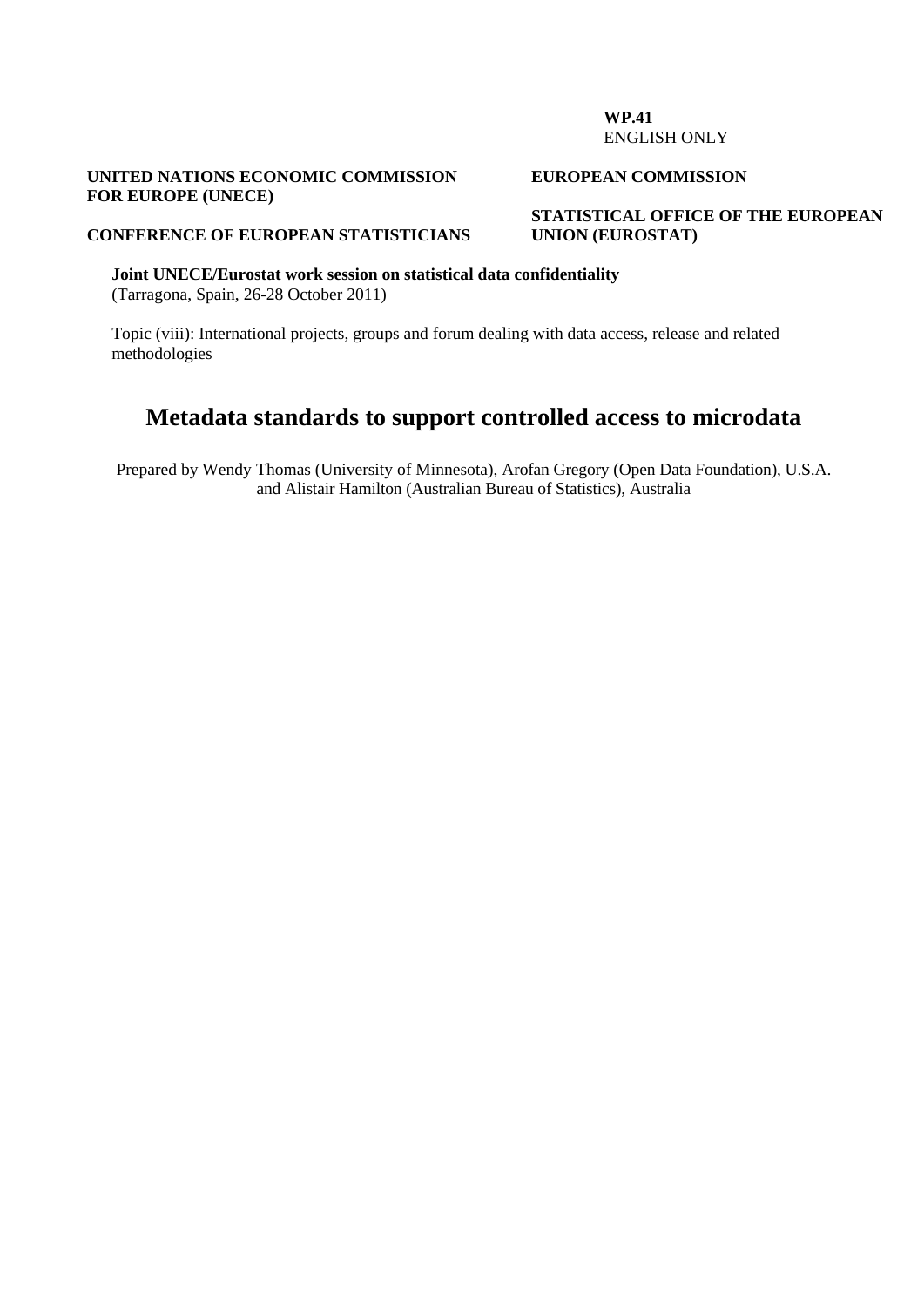# **Metadata standards to support controlled access to microdata**

Wendy Thomas,<sup>\*</sup> Arofan Gregory,<sup>\*\*</sup> and Alistair Hamilton<sup>\*\*\*</sup>

\* MPC, University of Minnesota, Minneapolis, MN 55455, USA, wlt@umn.edu

\*\* Open Data Foundation, Tucson, AZ 85704, USA, agregory@opendatafoundation.org

Australian Bureau of Statistics, Belconnen, ACT 2617, Australia, alistair.hamilton@abs.gov.au

## **1 Considerations in providing access to microdata**

In an increasingly complex world, requests for wider access to the microdata collected by National Statistical Offices (NSOs) continue to rise. Aggregated data provide a limited picture and do not support the range of statistical analyses that can be accomplished through use of the microdata. Requests are coming from members of the social science research community as well as from government analysts seeking to undertake multifaceted (e.g., triple bottom line) evidence-based policy development and evaluation. It appears to be the case that, in principle, NSOs welcome, and would like to support, such requests.

A typical core role for an NSO is to support informed decision-making, research, and discussion within governments and the community. Providing appropriately managed access to microdata for research purposes can represent richer fulfilment of this role. In some cases allowing researchers to "self serve" from microdata, under controlled conditions, by selecting and analysing the data specifically relevant to their needs represents a more cost-effective strategy than requiring NSOs to produce large, preconfidentialised datasets containing low-level aggregates just in case some of those aggregates may prove useful for an unknown external researcher in future.

Survey data are expensive resources to create, both from the perspective of the NSO and in terms of what is required from the load on individual respondents/providers. Appropriately managed, provision of access to microdata for research purposes may substantially increase the public benefit realised from this investment. In some cases it may prevent, or reduce, the need for the researcher to survey individuals or businesses separately. Transnational microdata access has the potential to support better informed international comparisons and benchmarking. The ability for one NSO to discover and explore the structure of the microodata collected by its counterparts around the world can assist in survey design, including designing for consistency and comparability.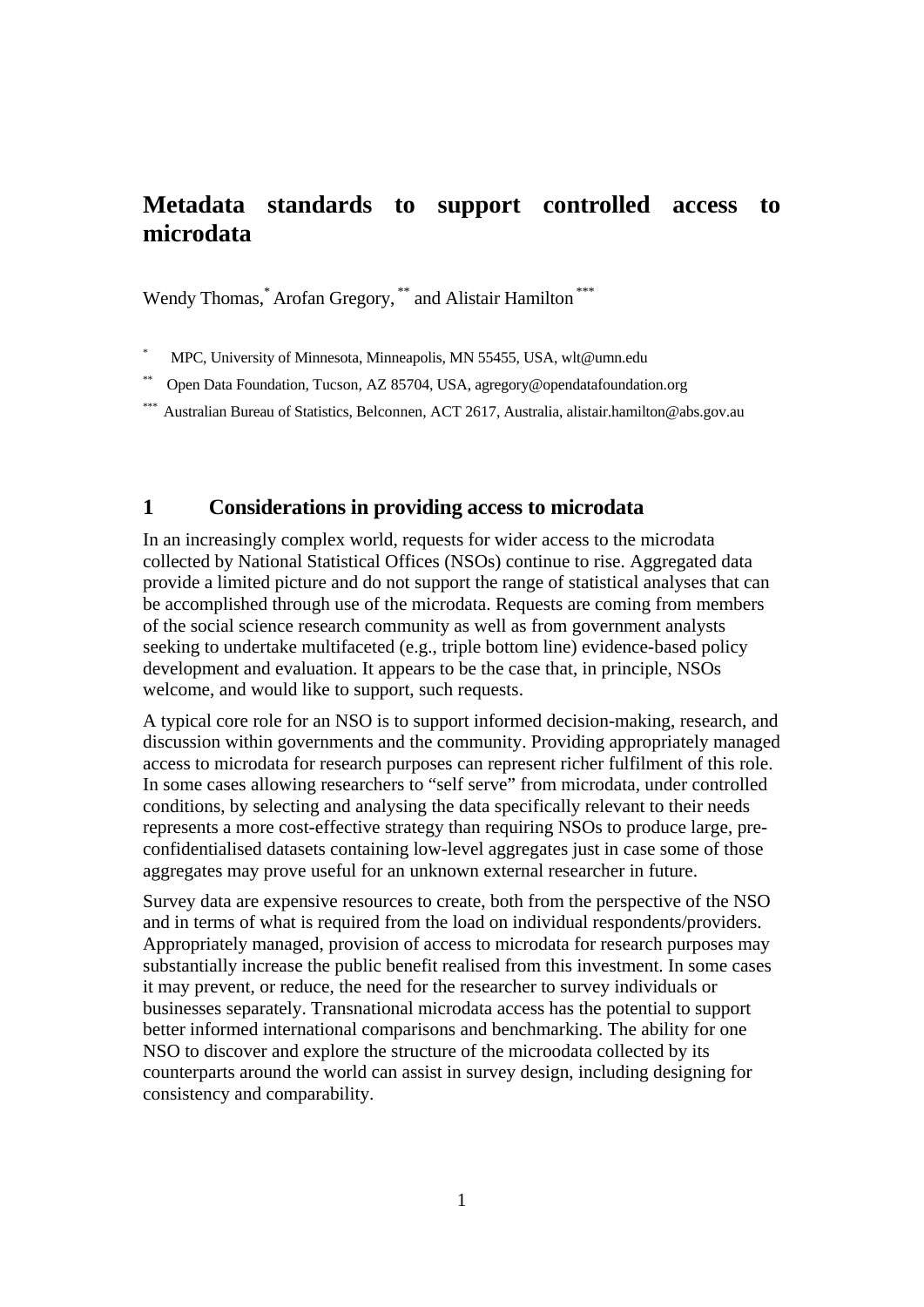Despite the potential benefits of providing access to microdata, NSOs face many challenges. They must consider the legal issues around microdata control and access, confidentiality/privacy concerns, and the costs associated with preparing public, restricted or scientific use files, as well as the cost to both the researcher and the NSO of maintaining secure research enclaves. Providing transnational microdata access expands the list of legal and organisational considerations and may increase the public's concern regarding the confidentiality of data collected by the NSOs.

This discussion will focus on the technical considerations involved in providing metadata to support the discovery of microdata files and their content, assessing the need and eligibility for access to restricted data as well as operationalising access and confidentiality constraints.

#### **1.1 Motivations and concerns**

One of the primary motivations for increased access to microdata is the need to research more fully the social and economic changes within and between countries. Several approaches have been taken to increase access while protecting the confidentiality of respondents. These range from the production of Public Use Files which limit the geographic and/or topical detail but are more broadly available than files held by Research Data Centres (RDCs) where individual users must be authorised for access, must use microdata in the strictly controlled setting of the RDCs, and must have the outputs of their research thoroughly reviewed for confidentiality issues prior to leaving the RDC environment.

An RDC may be "physical," providing access at a specified location where security – including scrutiny – can be most controlled, and therefore the detail of the data accessible to the researcher may be greatest. There is also a trend toward virtual facilities which allow remote access for accredited researchers using technology to control what a researcher may see during access and receive as output. Automation may be facilitated in the case of remote access because the options available to the researcher are more limited.

Other options such as scientific or restricted use files for the researcher community and synthetic data are also in use. Each of these options presents limitations to the types of research that can be done. From an NSO perspective, it is often appropriate and necessary to be able to support more than one of these access options. In order to be cost-effective it is beneficial if information requirements common to multiple channels of access can be managed in a single, standard manner.

#### **1.2 Legal and organisational layers**

Legal and organisational concerns are many and varied, particularly with regard to transnational access to microdata. Given that the frameworks to address the legal and organisational issues exist, the technological concern is one of relaying constraints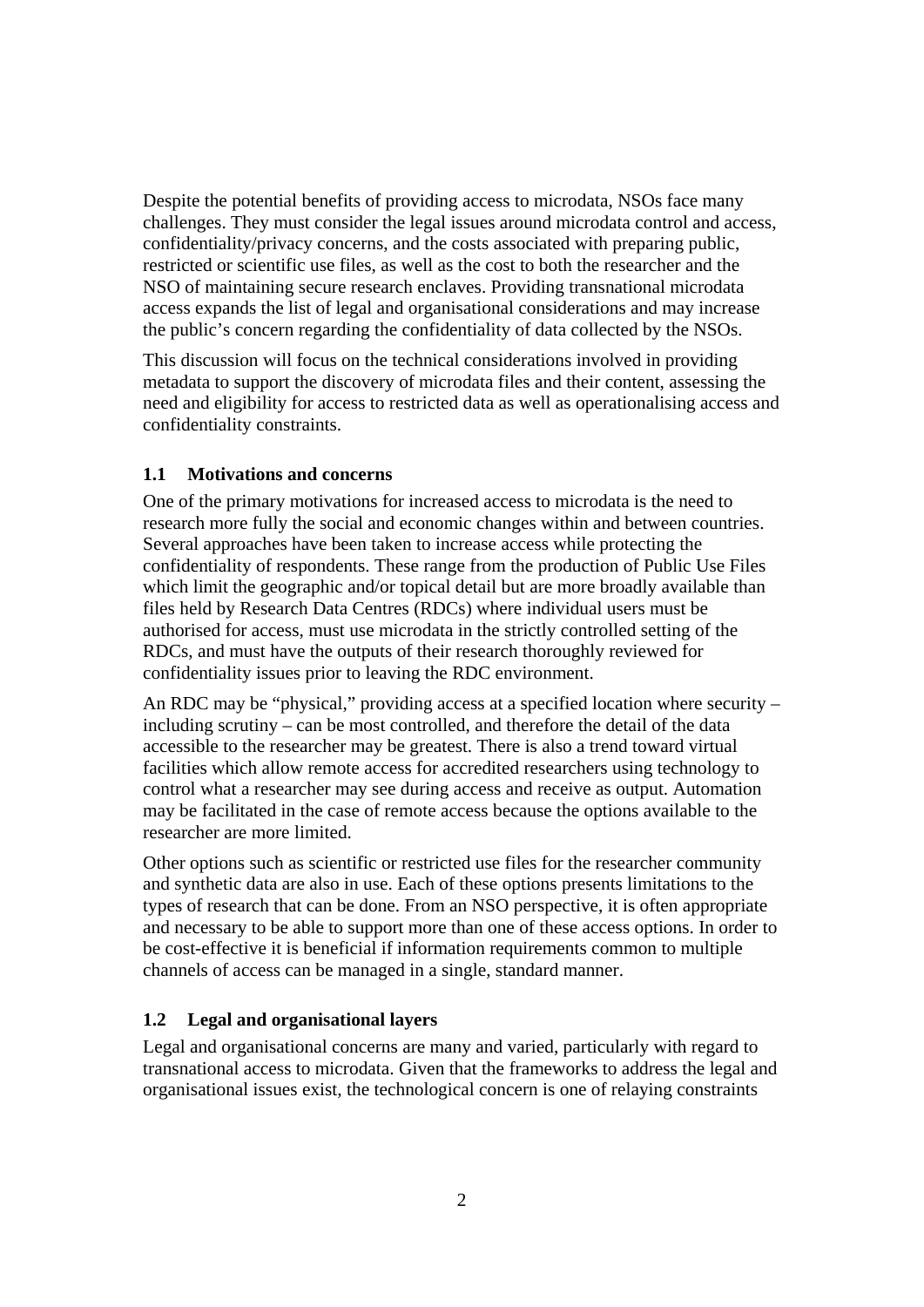and processes in a structured way, so that systems can be constructed to operationalise the vetting of researchers for permission to access specified data files, the maintenance of multiple channels for access, and executing confidentiality processes to ensure releasable results.

#### **1.2.1 Access**

The goal of the technology is to implement these rules in an automated way to facilitate processing of access requests, reduce duplication of effort where possible, and limit the level of human intervention in the process to the most critical situations. This does not mean an acceptance of a single process in every case, but the ability to capture the access accreditation process in a consistently structured way so that the process rules can be used to drive the automated accreditation system. How closely NSOs align their individual rules and processes depend ultimately on their legal and organisational environments. However, the development of a system that can interpret rules and processes expressed in a common language can be used to manage the different paths where rule and process agreement cannot be reached.

From the researcher perspective access also involves having sufficient metadata available for a wide range of data files to determine whether access to the restricted data file is required and if obtained, whether the data will support the desired research objective. This information needs to be explored and compared across data sets from a broad range of sources. To do this effectively requires the use of either a common repository or a system which can query multiple repositories using a single common metadata language.

From an NSO perspective, in order to provide researchers with the detailed content information needed, it is necessary to use either a common metadata language to describe such descriptive and structural information about the data, or a language which can be efficiently and effectively "translated" to that common language. Benefits result if the common metadata language used to manage access is consistent with the language used to provide descriptive and structural information regarding the data. (This topic is explored further in 3.1.)

#### **1.2.2 Confidentiality**

Once a researcher has access to selected data files for a designated project, the primary issue becomes one of securing confidentiality for the subjects of the data. It is common to apply some confidentiality procedures to data – for example, removing direct identifiers -- prior to publication. However, if a researcher is working with a subset of the file and/or linking it to another source, additional checks may need to be run against the resulting data file (physical or virtual) to ensure confidentiality. These algorithms may be run during the creation process or on the resulting file. The algorithms used for these checks, and the triggers for their application, can be processed by the system if captured in a standard metadata structure.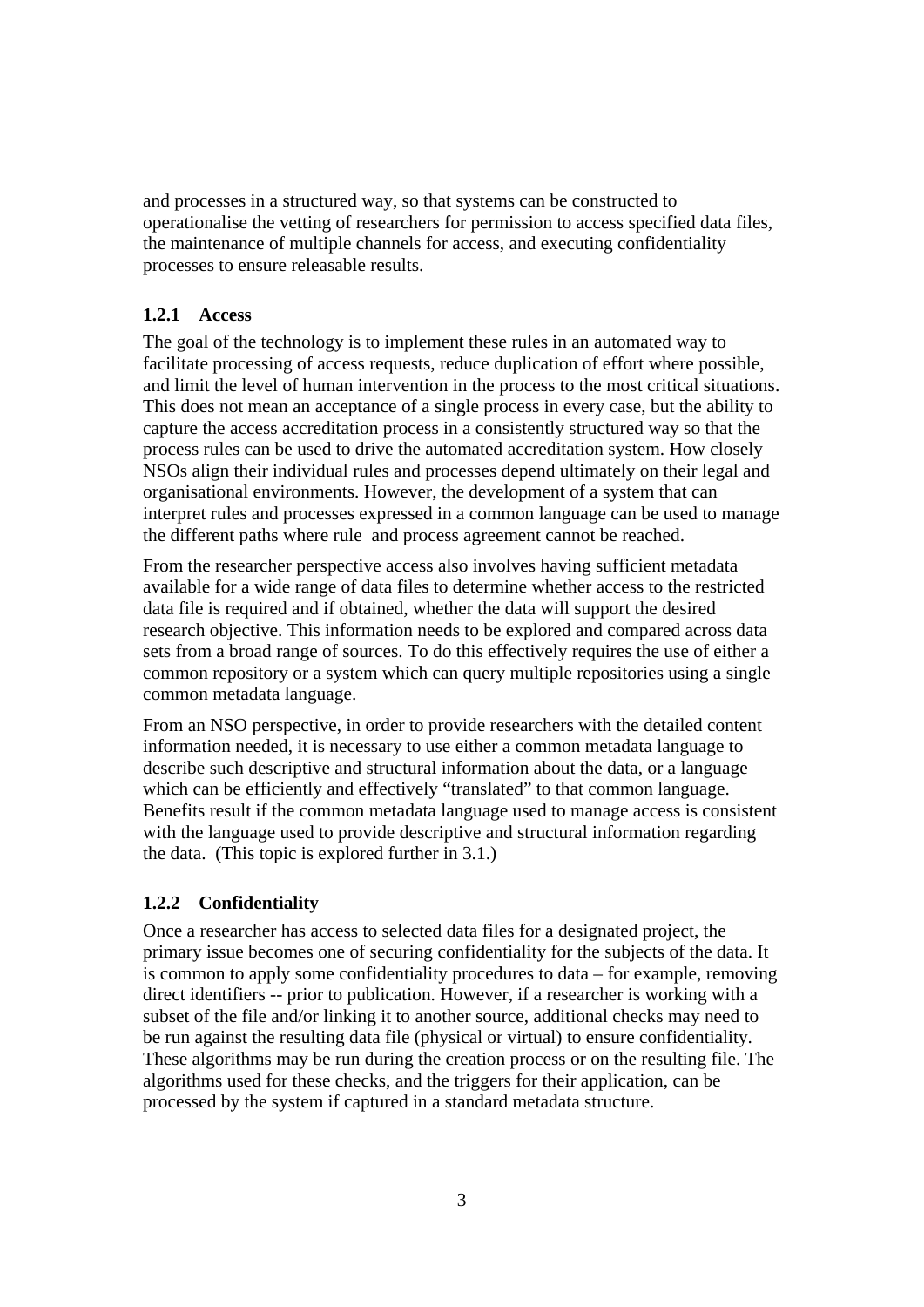# **2 Technical and semantic approaches to dealing with legal and organisational considerations**

From a structural perspective, the enforcement of access and confidentiality constraints is a process consisting of triggers, rules, and decision points. Automating this process depends on being able to express each event in a set of unambiguous paths with clear rules for the information collected, decisions made, and actions taken. Clearly the greater the harmonisation among the NSOs regarding the specific details of these processes the easier and less confusing it is for the researcher. However, legal agreement and consistency of specific details are not requirements. Even within a single NSO some microdata will have tighter restrictions than others and those differences need to be enforced. The fundamental requirement is a common, structured, machine-actionable means of expressing the restrictions – whatever the restrictions may be in a particular instance.

#### **2.1 Use of a metadata standard to enforce clear communication**

The assumption is that a clear process can be defined which eliminates or at least limits the need for individual human review of access requests and the vetting of output for confidentiality concerns. The path through the process can vary by researcher type, data file, owner, etc., but the steps in the process can be executed using clear decision rules. Those rules, including definition of the information collected, triggers for choice of processing path, and evaluation of content (decisionmaking), must be expressed in a consistent manner to enforce clear communication and accurate execution. In short, the use of a common metadata standard for relaying both the content of the various review processes and the microdata content to the system is required.

#### **2.2 DDI as a means to capture metadata**

The Data Documentation Initiative (DDI) is a metadata standard focused on the capture, processing, management, and preservation of metadata for microdata and its resulting data structures in the social, behavioural, economic and related sciences. DDI has two development branches. DDI-Codebook (DDI-C), originally published in 2000, focuses on a single data file, capturing structural and contextual metadata regarding the purpose, organisational context, collection, processing, and structure of the data file. DDI-C has been used in many social science archives since its publication, but more recently, as a result of the success of the International Household Survey Network (IHSN) Microdata Toolkit developed at the World Bank, DDI-C has been adopted by NSOs in over 80 countries. The second development branch, DDI-Lifecycle (DDI-L), was published in 2008 and has experienced rapid uptake among organisations dealing with complex or longitudinal data collection processes, including NSOs. As reflected by its name, DDI-L focuses on the full life cycle of data from concept development and management through the development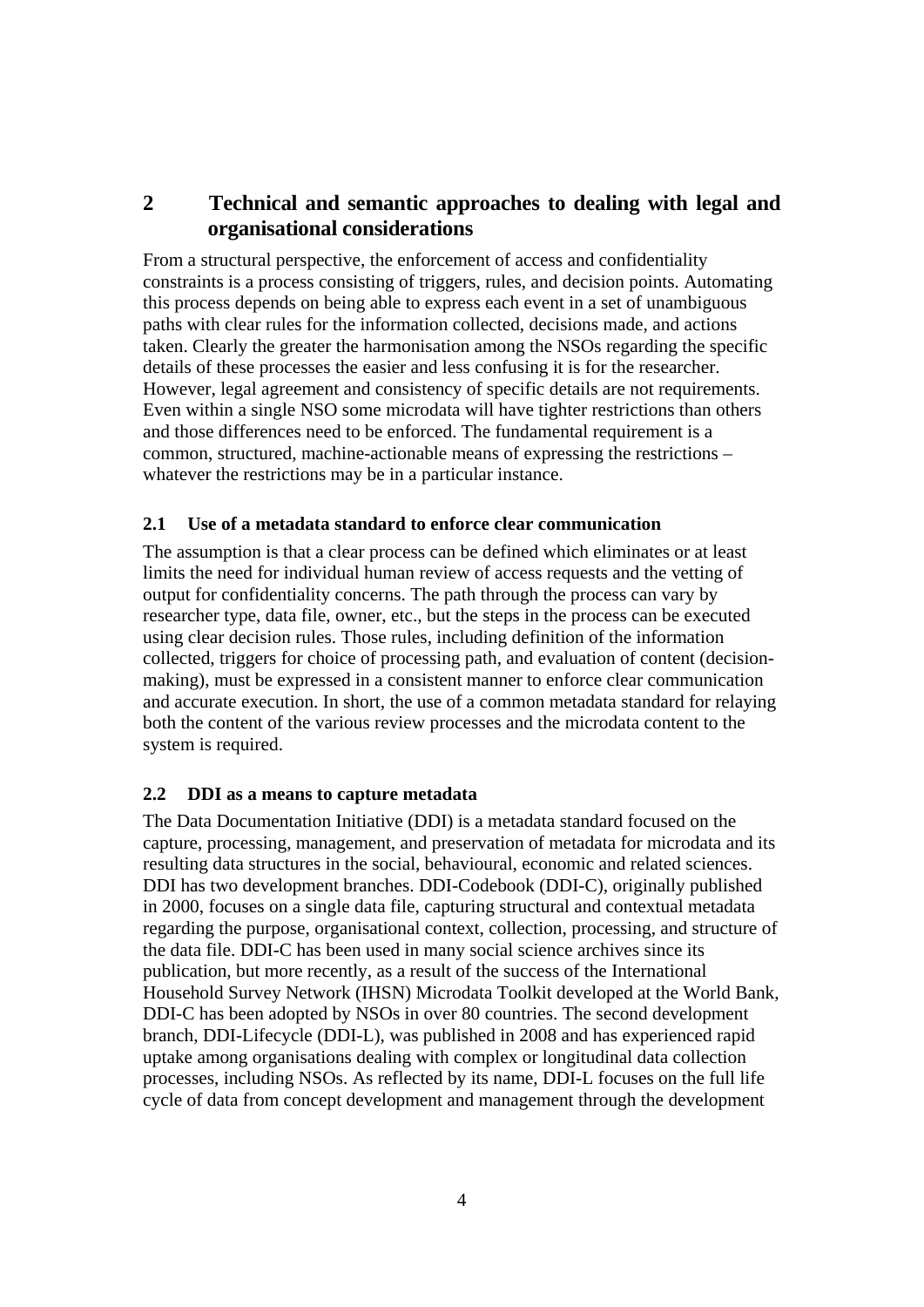of data collection instruments, data capture and processing, dissemination, preservation, and analysis. The DDI Lifecycle model was one of the models used as a basis for the General Statistical Business Process Model (GSBPM) and can be seen reflected in the structure of the top row of this model (Gregory, 2011).

Additionally, the aggregate structures within DDI-C and DDI-L are closely aligned with the Statistical Data and Metadata eXchange (SDMX) model, which is now being used by NSOs to document and exchange macrodata. Special care was taken in clarifying and tightening this alignment during the production of DDI-L, making output of an SDMX file from DDI-L metadata a direct process. What DDI-L provides to the SDMX model is the source and processing information on the creation of cell contents and dimension structures (Gregory, 2011) -- for example, the recoding of a microdata age variable expressed in single years to a table dimension expressed in 10-year age cohorts, or the derivation process for a specific indicator.

This high level of intentional interoperability means that a system designed around DDI-L could manage imports and outputs for both the major metadata standards currently in use within NSOs. Because DDI-L is intended to support the full life cycle of data and metadata, it contains many of the metadata structures needed by a system to support transnational microdata access.

DDI-L also has the capacity for full description of organisations and individuals in order to identify relationships such as ownership, process responsibility, and access management. Access rules are captured in a way that supports machine processing if needed. Embargo and access limitations can be attached to a data series, data file, or individual data item within a file. Different access criteria can be defined for different classes of researchers. Descriptions of individual researchers can be created to allow for easy identification of those who have already successfully moved through a vetting process for researcher approval.

A goal of DDI-L is to support a metadata-driven statistical process (i.e., concept management, questionnaire development, data capture, and data processing). Because of this goal, DDI-L captures processing activities as both descriptions and related code that can be directly used by a system to either initiate or run a specified process such as a confidentiality review. This combination of human- and machineactionable information provides a solid foundation to document process.

# **3 Support for capture of metadata along the statistical process**

A major theme of the strategic vision of the High-Level Group for strategic developments in Business Architecture in Statistics (HLG-BAS) is industrialisation and standardisation of statistics production, including the path forward. The HLG-BAS Vision notes, *Like any established industry, the production of official statistical*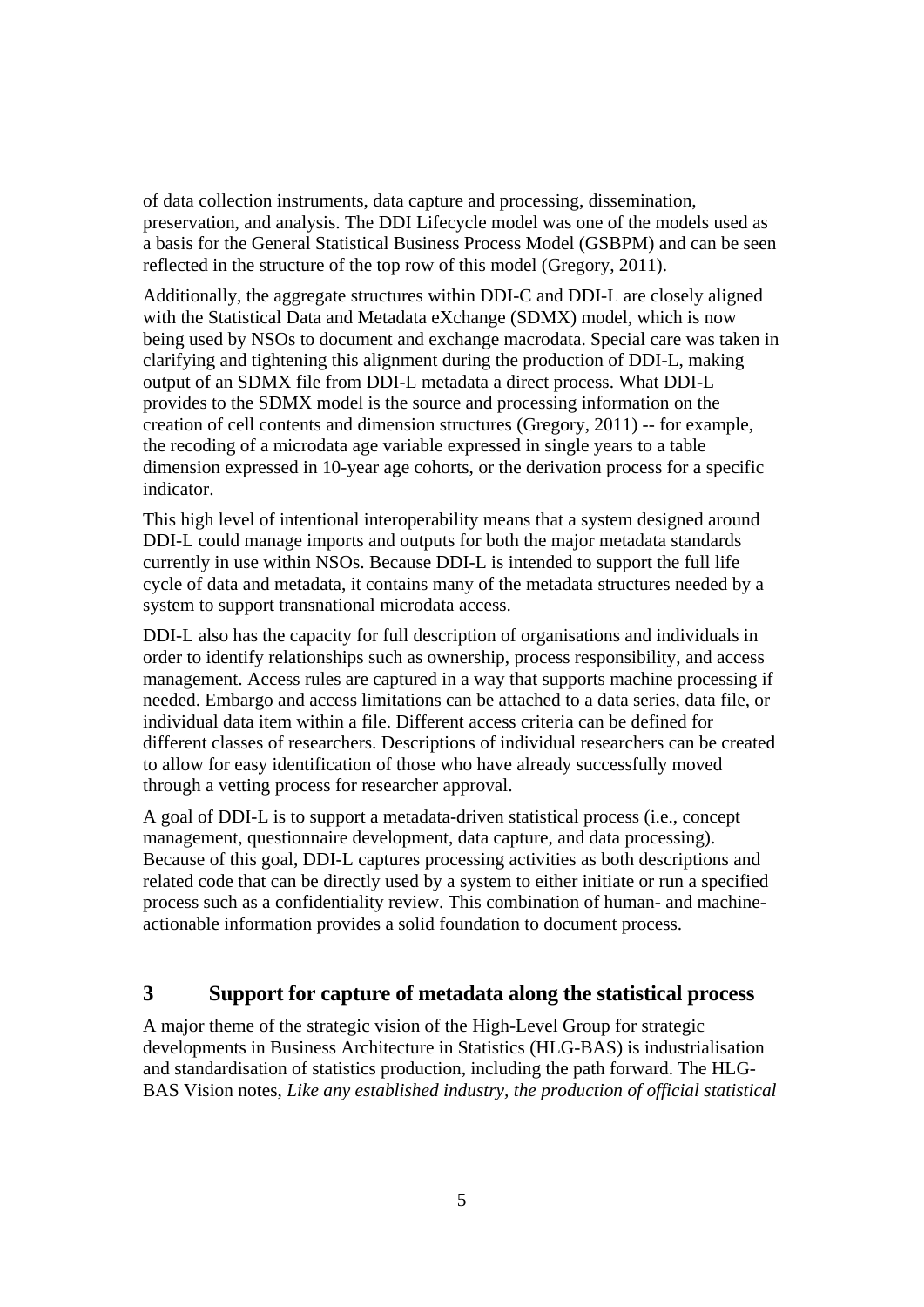*information should have its own industrial standards…a necessary foundation for development and exchange of the means of production among the statistics producers (UNECE, 2011).*

 It is known that many NSOs consider metadata standards to support controlled access to microdata from the wider perspective of "industry standards" (Vale (ed.), 2011). The underlying concept of industrialisation of statistical production and the role of industry standards in supporting this are summarised below. In recent years there has been a strong trend across producers of official statistics at national and international levels to generalise, rationalise, harmonise, standardise, and modernise the statistical business processes required to produce statistics rather than focus on each survey as a separate "cottage industry" activity. The GSBPM, cited earlier, has been an important point of common reference in this regard (Engdahl, 2011 and Vale, 2011).

A process-centred view leads to a focus on "value chains" – processes working together in an integrated, interdependent, globally optimised manner to support needs. In the case of the industry of producing official statistics, various classes of information are both the core product (e.g., statistics), and the core raw material (e.g., data). The metadata required to "drive" the statistical production process – together with the statistical information required to be produced for external users as an output from the statistical business processes – is a critical component.

Technical standards for ensuring consistency and interoperability when defining and exchanging statistical information are an important aspect of industrial standards related to statistical production. The need for exchange of information extends not only to exchange of statistical information between organisations but also to the flow of information between sub-processes within the statistical business processes internal to an agency.

The HLG-BAS Vision focuses on industrialisation and standardisation across the community of producers of official statistics. Some NSOs are suspending judgement in regard to how quickly and consistently this is likely to proceed at an international level in practice. Nevertheless, many of those NSOs are seeking to apply strategies related to industrialisation and standardisation to their production activities at the national level.

While no one existing standard is commonly recognised as ideally suited for every purpose, technical standards for statistical information already exist (e.g., DDI-L and SDMX) and have been widely and successfully implemented to support a range of requirements. There is no evident support (or rationale) for creating a new, completely independent standard from first principles. There is, however, vigorous discussion about how SDMX and/or DDI-L might best be harnessed in an integrated and consistent manner across the industry. The ongoing SDMX/DDI Dialogue process is one example (UNECE/Metis, 2011).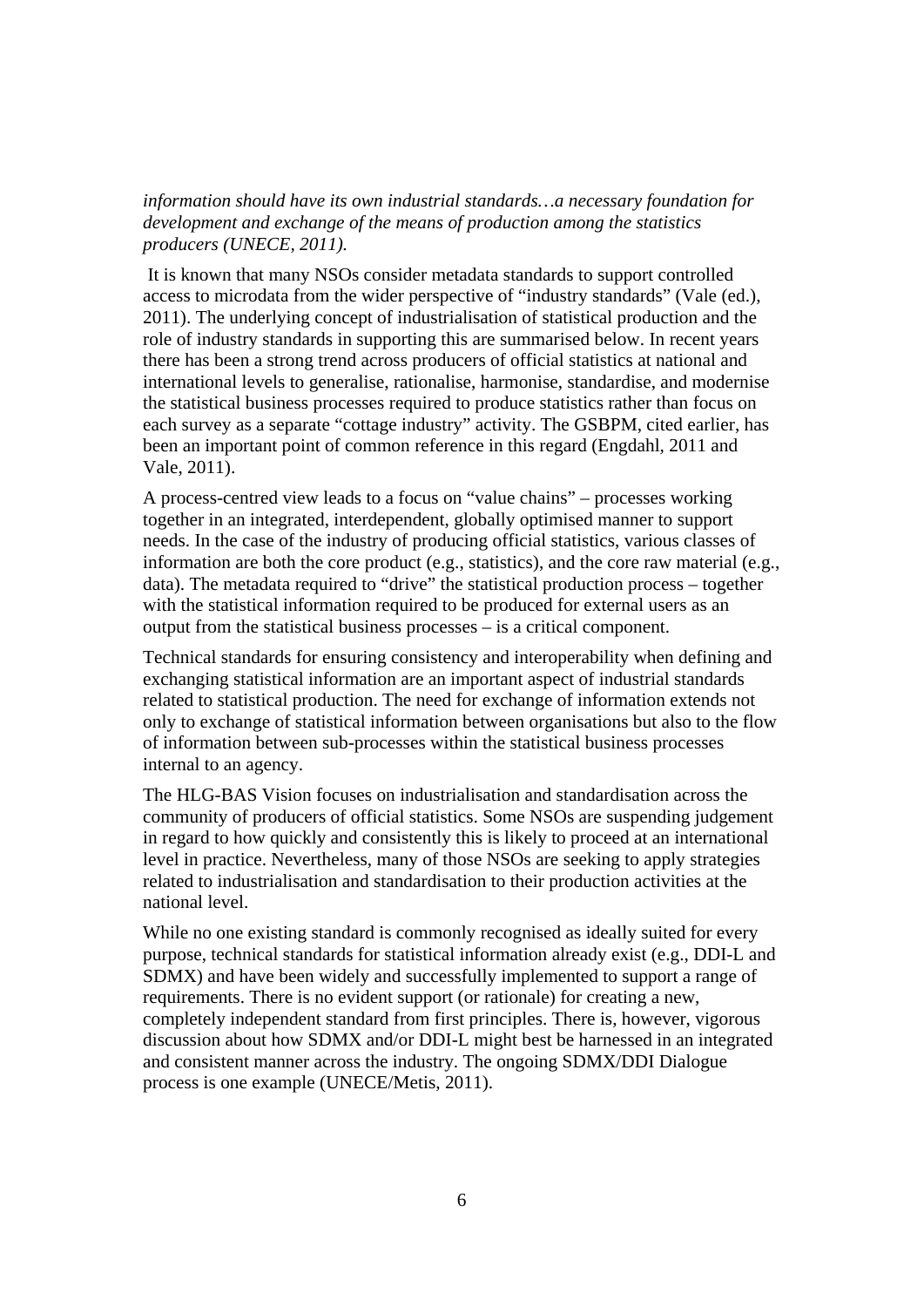### **3.1 Applying the concept of industrialisation and use of industry standards to enabling and managing microdata access**

From an industrialisation perspective the microdata accessible via the channels discussed in 1.1 are one facet of the outputs which should be produced from a statistical business process. The metadata required to drive these sub-processes should be considered in the context of the information required to drive the broader statistical business process – targeting the maximum level of integration, efficiency, and reuse in terms of the information required

It is important that the common metadata language used to describe how rules and restrictions apply to microdata products and the variables within them is consistent with the common metadata language used to describe those products and variables for other purposes, such as driving statistical sub-processes that create and populate the product as well as the publication of documents to support access and use of the microdata products.

In considering standards as they exist today, Gregory et.al (2011) note:

- SDMX has some ability to describe microdata for exchange purposes, although this was not the primary use case for which SDMX was originally designed.
- DDI-L is specifically designed to support description of microdata in both human-readable and machine-actionable forms, where the latter supports automated processes related to the microdata.

Examples of differences between DDI-L and SDMX that are important to the microdata access scenario include:

- DDI-L supports structural description of variables.
- DDI-L supports structural descriptions of relationships between different types of microdata records (e.g., records for households and records for persons within each household). Such record relationships can be important when describing and applying confidentiality constraints for access to microdata.

While SDMX has particular structural strengths related to description and exchange of aggregate data, DDI-L currently provides more extensive structural capabilities related specifically to microdata.

The nature of the agreed future industry standard mechanism for harnessing these capabilities (e.g., direct use of DDI-L or representing semantically equivalent structural information using SDMX-ML "Metadata Structure Definitions") is not critical to the current discussion.

It is useful to note that a number of NSOs (e.g., INSEE, Statistics New Zealand, and Australian Bureau of Statistics) have evaluated DDI-L, recognised its strengths, and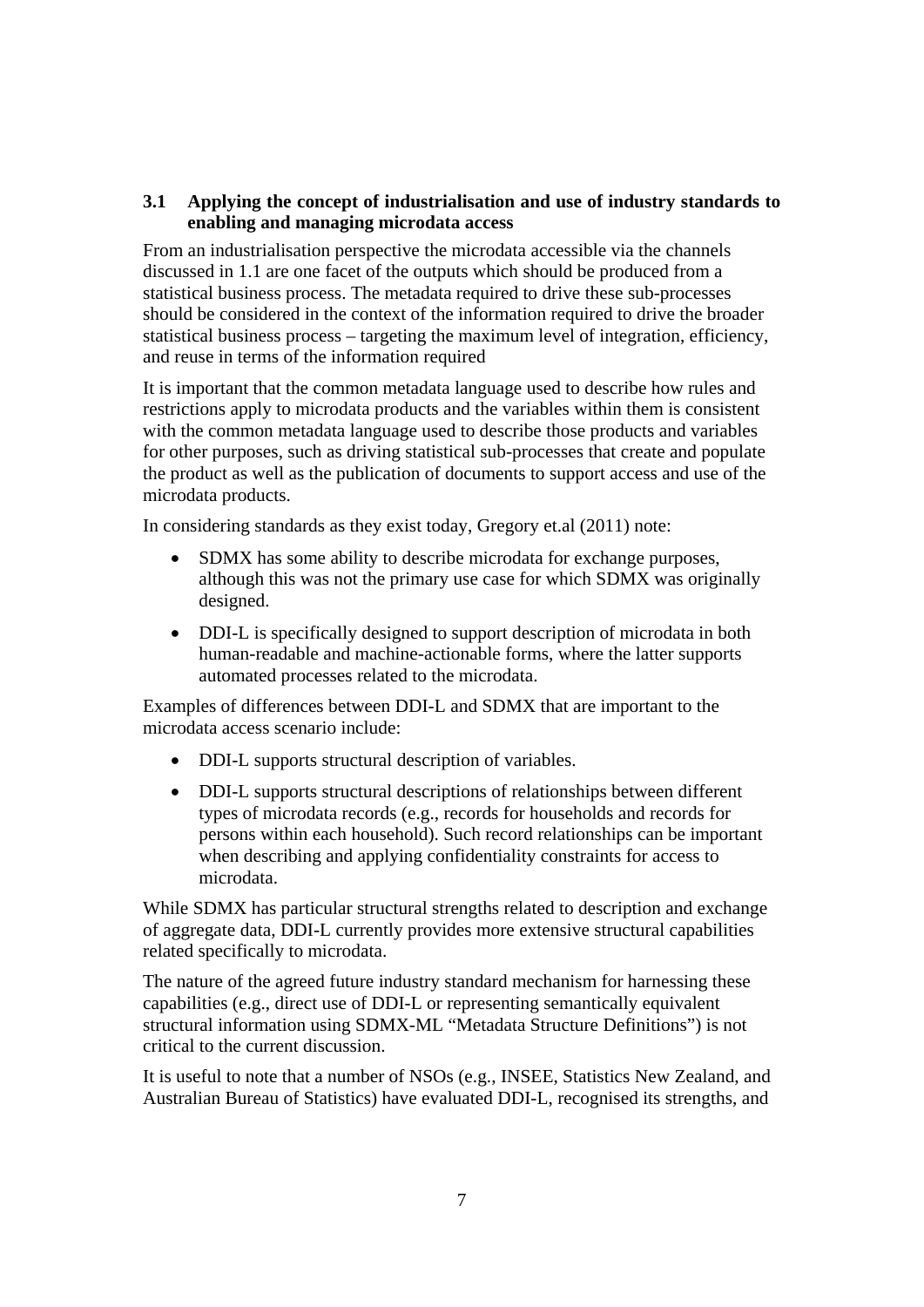are in the process of exploiting its capabilities. Each of the three agencies listed intends to combine use of DDI-L to support statistical production with use of SDMX. The OECD Microdata Access Group has discussed development of a common industrialised approach to facilitating microdata access through a common system. The current intent is that the proposed access system would be based on DDI-L, which can also import content from SDMX and DDI-C (Thomas, 2011).

A number of data archives around the world have long used DDI in supporting management of and access to microdata. Currently, no all-encompassing industrialised microdata access capability exists within the data archive community as a whole. However, a number of useful frameworks, methods, and tools do exist which might be leveraged to develop an industrialised approach. A consistent, federated approach across NSOs and national data archives is likely to have benefits for both communities as well as for end users, who may find that some microdata relevant to their research is held by NSOs while other content is held by national data archives. This is, for example, a key consideration for the Data without Boundaries (DwB) initiative in Europe, which brings together research institutes, national data archives, and NSOs. Metadata standards to support "boundary-less" microdata access (particularly DDI and SDMX) are the focus of a specific work package within DwB.

#### **3.2 Support through DDI**

As described in 2.2.1 and 2.2.2, DDI-L already provides a range of capabilities relevant to supporting controlled access to microdata. These capabilities almost certainly do not yet encompass all the metadata (structured according to an industry standard common language) required to drive some of the fully automated processes related to rules and confidentiality that are aspirations for the future.

This is recognised by the DDI standards bodies and community, with a working group already initiated to identify additional requirements in this regard and to extend the support provided by future releases of DDI-L.

This is indicative of the nature of DDI as a responsive standard driven by practitioner needs. The generic release schedule for DDI sees two incremental releases of the standard each year, with an emphasis on extensions which preserve backwards compatibility. Unlike some software products, in practical terms there is not an issue with implementations of previous versions of the DDI standard becoming unsupported when new versions are released.

DDI-L therefore appears to offer an excellent starting point and framework for moving forward in terms of further developing an industry standard metadata language for supporting controlled access to microdata, integrated with the processing of microdata more generally.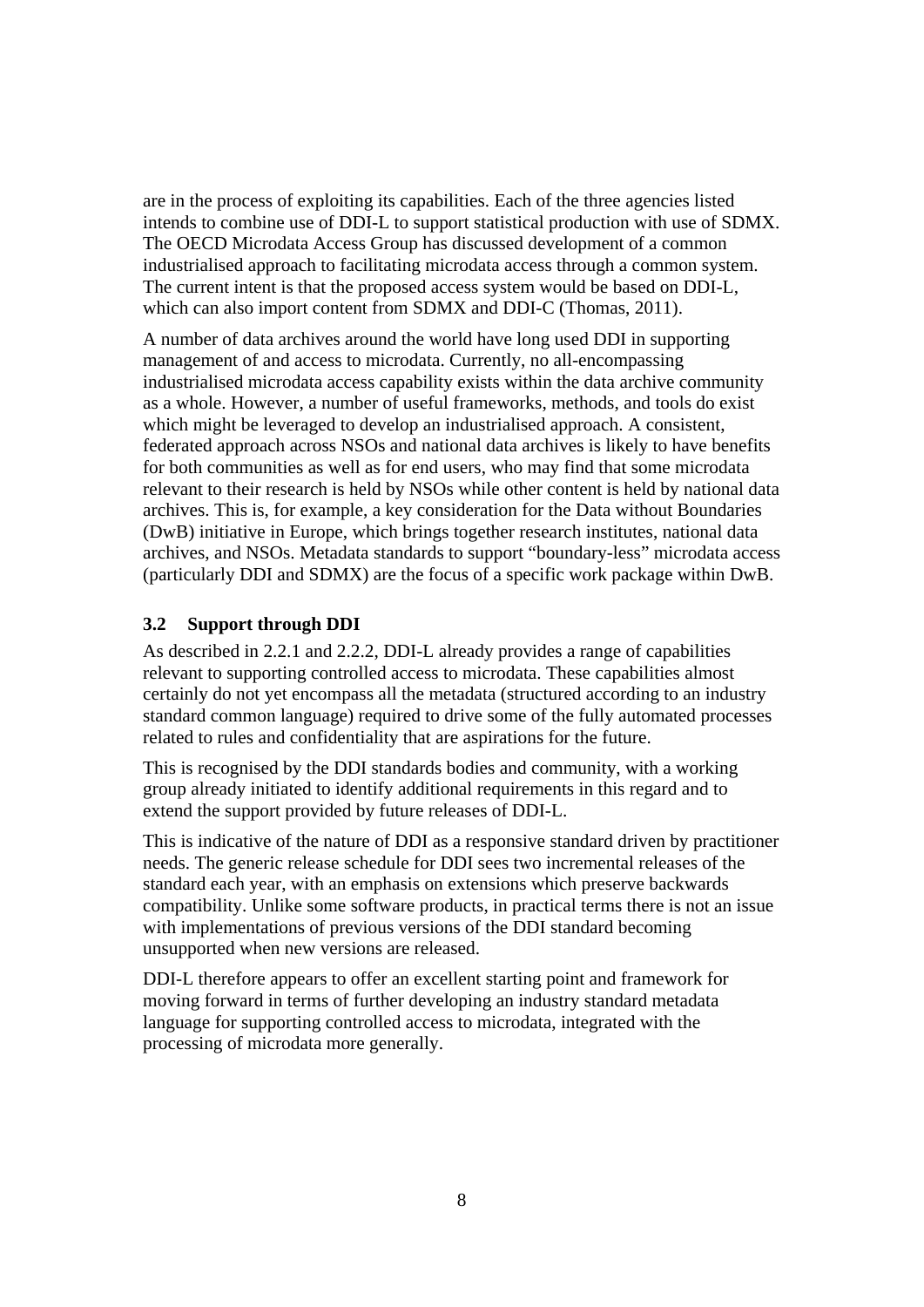# **4 Combined DDI-SDMX model**

## **4.1 How these models work together**

DDI provides a rich description of microdata sets, including information about how microdata are aggregated to produce tables. One approach to describing the full process of research or statistical production is to use DDI to support the documentation of the early life cycle stages, and then to use SDMX as a way of expressing the tabulated end result. It is not coincidental that some features of SDMX and DDI are very similar - both standards were designed to accommodate this combined application.

The ability to express DDI metadata in SDMX and SDMX metadata in DDI is considerable -- sufficient in fact to enable a cross-walk between the standards. This feature is used when the standards are applied in a combined fashion.

# **4.2 Relationship to GSBPM**

One very typical case for this combined use of DDI and SDMX is in support of the GSBPM. At the national level, and for some supra-national agencies, the inputs to statistical production are microdata, and the outputs are aggregates, which will often be reported or disseminated in an SDMX format. We can understand the application of DDI within statistical agencies in this context: it supports many of the microdatarelated processes for the earlier stages of the GSBPM, and SDMX is used in the later stages.

# **4.3 Supporting a transnational access system**

Within the context of projects such as Data without Boundaries, where researchers are being given access to official microdata, we can see that microdata documented with DDI could be easily exposed within controlled-access environments. Rather than requiring two different sets of metadata -- one to support statistical production, and the other to support secure access -- a harmonised profile of the DDI metadata to support both functions could be defined. This would have the benefit of saving resources, and providing both data producers and researchers with a consistent and useful set of metadata and documentation.

# **5 Conclusion**

DDI is in widespread use within secure data centres around the world, and notably in those which provide remote access. Within Europe, we see DDI metadata being used within several institutes for this purpose. Examples include the IAB, the statistical arm of the German federal employment agency, within the RDC based there. At IZA, an economic research institute based in Bonn, a remote execution environment is